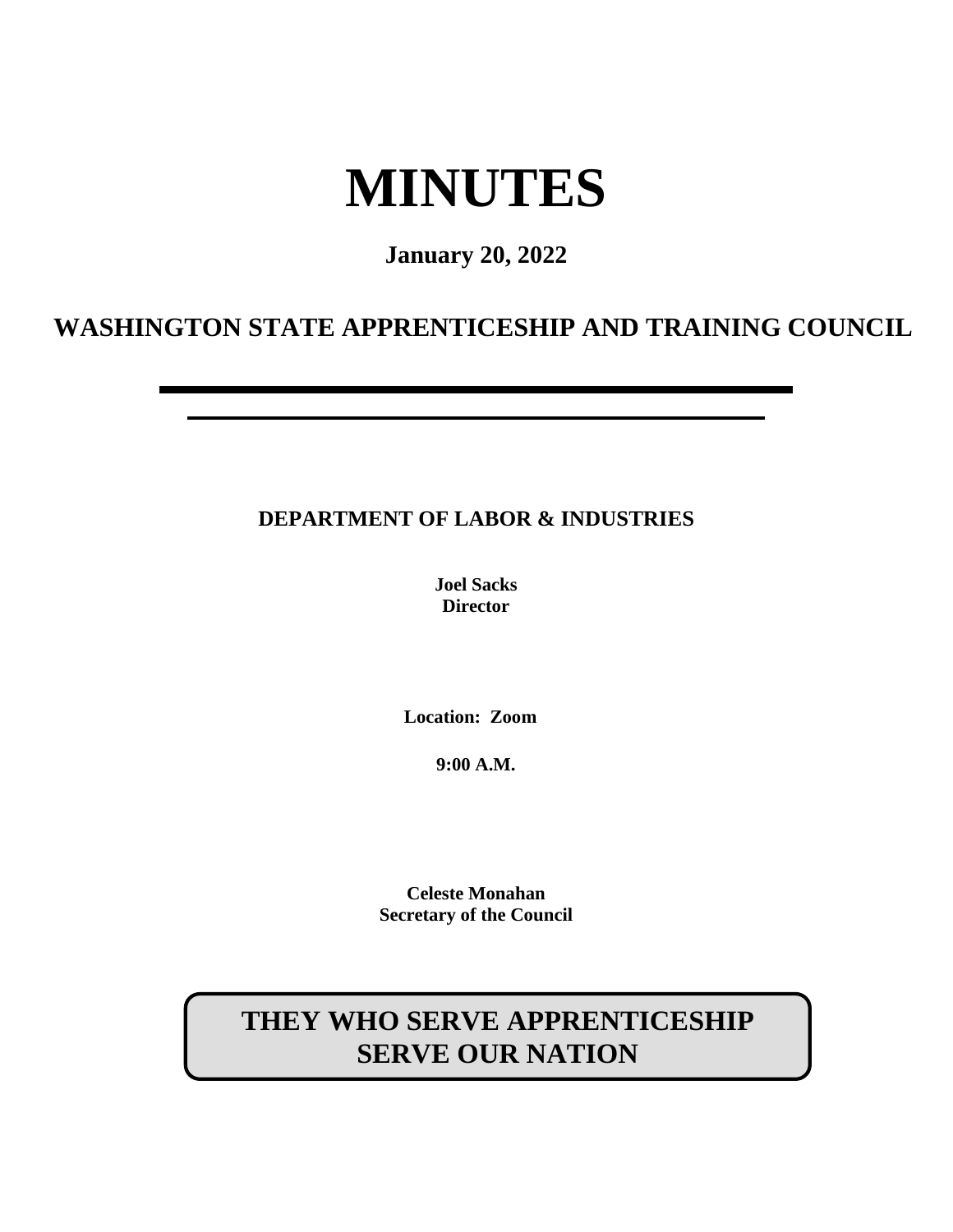## WASHINGTON STATE APPRENTICESHIP AND TRAINING COUNCIL (WSATC)

EMPLOYER REPRESENTATIVES PUBLIC MEMBER EMPLOYEE REPRESENTATIVES

David D'Hondt April Sims Shelley Wilson Brett Wideman

Ed Kommers, Chair Kenna May Mark Riker, Vice Chair

#### **SECRETARY** Celeste Monahan

#### EX OFFICIO

*Jan Yoshiwara*, Executive Director *Aaron Wall*, State Director State Board for Community & Technical Colleges U.S. DOL, Office of Apprenticeship

*Eleni Papadakis*, Executive Director *Cami Feek*, Commissioner Workforce Training and Education Coordinating Board Employment Security Department

## LABOR & INDUSTRIES – APPRENTICESHIP SECTION

| Program Manager                    | Tumwater   |
|------------------------------------|------------|
| <b>Recording Secretary</b>         | Tumwater   |
| <b>Field Supervisor</b>            | Tacoma     |
| <b>Field Supervisor</b>            | Tumwater   |
| <b>Compliance Specialist</b>       | Tumwater   |
| <b>AUR Compliance Specialist</b>   | Tumwater   |
| <b>Technical Specialist</b>        | Tukwila    |
| <b>Grant Manager</b>               | Tumwater   |
| <b>Grant Manager</b>               | Tumwater   |
| <b>Customer Service Specialist</b> | Tumwater   |
| Data Consultant                    | Tumwater   |
| <b>Office Assistant</b>            | Tumwater   |
| <b>Apprenticeship Consultant</b>   | Spokane    |
| <b>Apprenticeship Consultant</b>   | Spokane    |
| <b>Apprenticeship Consultant</b>   | Seattle    |
| <b>Apprenticeship Consultant</b>   | Tacoma     |
| <b>Apprenticeship Consultant</b>   | Kennewick  |
| <b>Apprenticeship Consultant</b>   | Tukwila    |
| <b>Apprenticeship Consultant</b>   | Tukwila    |
| <b>Apprenticeship Consultant</b>   | Spokane    |
| <b>Apprenticeship Consultant</b>   | Tacoma     |
| <b>Apprenticeship Consultant</b>   | Vancouver  |
| <b>Apprenticeship Consultant</b>   | Bellingham |
|                                    |            |

Will Henry, Assistant Attorney General for WSATC Eric Lawless, Assistant Attorney General for Labor & Industries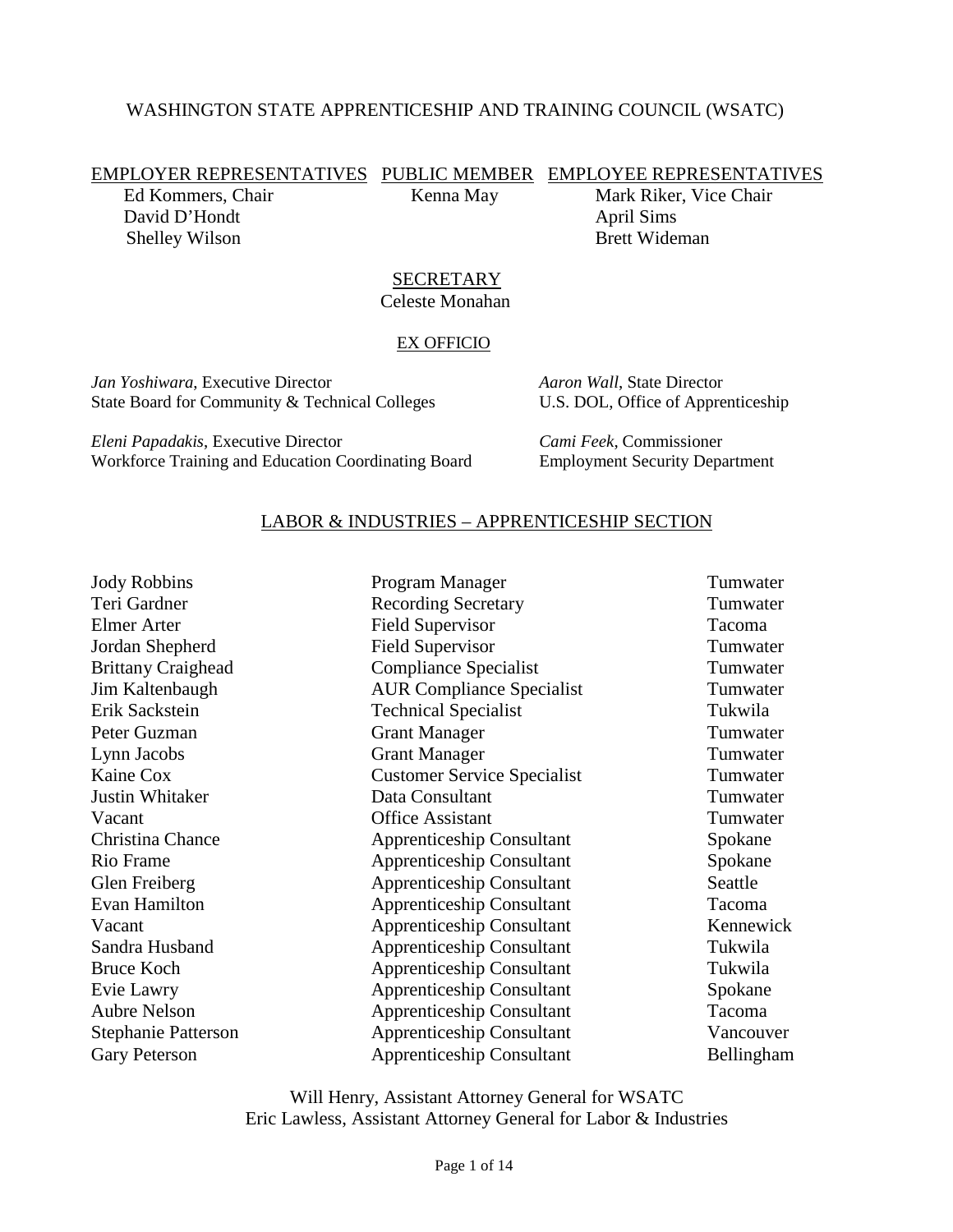## **WASHINGTON STATE APPRENTICESHIP AND TRAINING COUNCIL January 20, 2022 9:00 A.M. JANUARY MINUTES**

**MEETING CALLED TO ORDER** @ 9:08 a.m. by Chair Kommers

**ROLL CALL** Present: Mark Riker, Ed Kommers, Brett Wideman, Dave D'Hondt, April Simms, Shelley Wilson, Kenna May

**ANCESTRAL LAND ACKNOWLEDGMENT AND BLESSING:** Clifford Keeline, Muckleshoot Tribe, welcomed us to his land and spoke of his history with the trades.

**GREETING:** Joel Sacks, Director of Labor and Industries welcomed everyone and shared his future focus for Apprenticeship: one, building infrastructure; second, building interest; and third promoting integrity. Joel thanked everyone for their passion, commitment, creativity and willingness to look at how we continue to expand Apprenticeship.

**MINUTES:** October 21, 2021 **M/S/C** to approve.

## **CERTIFICATES OF MERITORIOUS SERVICE:**

| <b>Name</b>       | <b>Organization</b>                            |
|-------------------|------------------------------------------------|
| Ron Storvick      | The Boeing Company ( <i>previously given</i> ) |
| Patty Arthur      | Youth Culinary Apprenticeship Program          |
| Chef Allen Divney | <b>Youth Culinary Apprenticeship Program</b>   |
| Brenda Marshall   | <b>Youth Culinary Apprenticeship Program</b>   |
| Greg Werry        | Youth Culinary Apprenticeship Program          |

**CORRESPONDENCE:** Apprenticeship Program Manager, Jody Robbins presented and certified the October 1 to December 31, 2021 Correspondence Log as a true and correct summary of communications sent and received by the Department. The council members approved and moved to accept the Correspondence Log as presented. **M/S/C** to approve.

## **SPECIAL REPORTS**: **Career Connect Washington (CCW)**

Jenee Myers Twitchell, Chief Impact Officer at Washington STEM and Kendra Reiser, Senior Project Manager gave their report. Ms. Twitchell talked about the CCW Program Directory, which will give students access to work-based learning experiences, including Registered Apprenticeships, throughout the state. The directory can also connect students with Equity Support Services.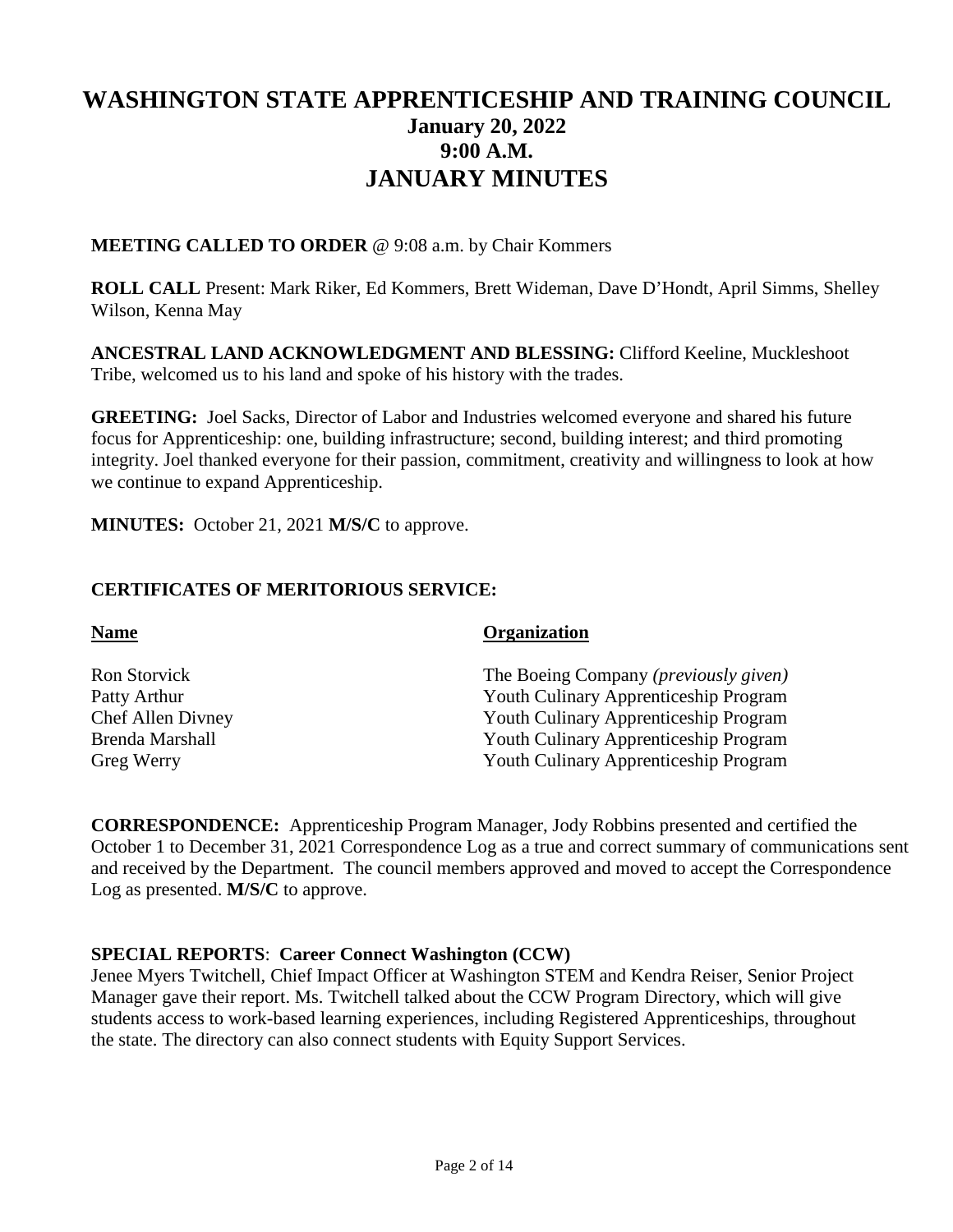## **REPORTS:**

## **Department of Enterprise Services, State of Washington**

No representative in attendance to give a report.

## **Employment Security Department**

Written report provided.

## **Office of Superintendent of Public Instruction**

Roger Rich shared some of Superintendent Reykdal's annual address about student graduation and assessment data, including opening up opportunities for pathway preparation, like Apprenticeship, and his vision for transforming the last two years of high school.

## **Oregon State Apprenticeship and Training Council**

Abby Bandurraga gave a brief summary of Oregon's 2021 accomplishments. They were awarded \$4 million from the Department of Labor to provide training to 500 new apprentices over the next four years.

## **State Board for Community and Technical Colleges**

Danny Marshall reported this is the second quarter of growth in enrollment FTEs at the colleges, after six quarters of decline. Female participation is up to 16 percent. Danny introduced the SBCTC's newly hired Policy Associate Genevieve Howard.

Chair Kommers called a break at 10:05a.m. The meeting reconvened at 10:20a.m. and Chair Kommers confirmed all members of the council were present.

## **US DOL Office of Apprenticeship**

Patricia Garcia announced the Apprenticeship Ambassador Initiative. This is going to be creating a national network of Registered Apprenticeship partners to serve as champions for expanding and diversifying Registered Apprenticeship.

## **Washington State Apprenticeship Coordinators' Association**

Jeremy Clevenger provided his report; gave an overview of the Eastern, Western and Statewide Coordinators meetings.

## **Washington State Department of Transportation**

Written report was provided.

## **Washington Student Achievement Council**

No representative in attendance to give report.

## **Workforce Training and Education Coordinating Board**

Marina Parr, Communications Director, reported 92 percent employment rate for completers of Apprenticeship Programs with median annualized earnings nine to 12 months after leaving the registered apprenticeship program. The taxpayer return on investment is \$7.80 for every \$1.00 of taxpayer's investment.

## **Secretary, Washington State Apprenticeship and Training Council**

Celeste Monahan announced the Public Member position held by Ms. Kenna May expires on May 23. The Department will be sending a GovDelivery with instructions. With 21,331 active apprentices, we are the third largest higher education system in Washington State. 6,471 new registrations were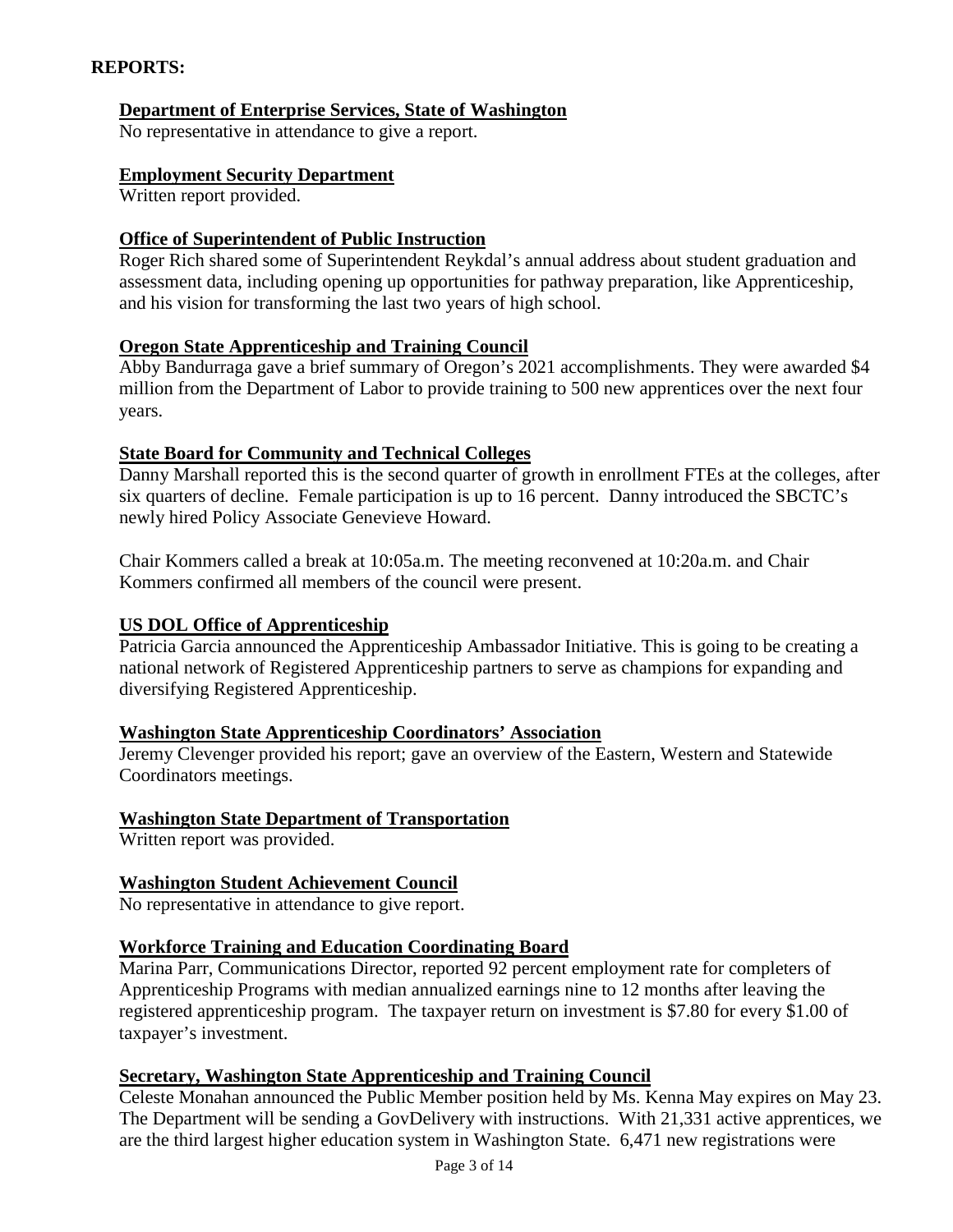issued coming close to the all-time high for new registrations in a single year. RSI Plans must be updated every five years, Department staff will start requesting programs update their RSI Plans if they are older than five years. When making changes to a committee or on new standards the department will be requesting a Committee Member Qualifications Form in order to ensure continued balance and proper composition of apprenticeship committees. The CRRS has set January 1, 2023 as the expected implementation date for all programs to be delivering anti-harassment education as part of the Apprenticeship RSI. Secretary Monahan then asked the Council to authorize the department to make conversions to the newly approved electrical boilerplates for all affected programs. She clarified that this is simply a conversion to the newly approved boilerplate and will not include any material or substantive changes to the standard.

**M/S/C** to grant the Department authority to make conversions to the newly approved electrical boilerplates.

## **WSATC Childcare in the Trades Subcommittee**

Shana Peschek reported they are putting together an information packet to be mailed by the Department to all apprentices by the Department regarding childcare options and supportive services available to working parents.

## **WSATC Electrical Subcommittee**

A written report was provided.

## **WSATC Reciprocity Subcommittee**

Chair Kommers requested a reciprocity meeting before the April council meeting and he be invited.

## **WSATC Special Subcommittee for Apprenticeship Preparation**

Member May reported they have a goal to have a draft policy by the end of February and look forward to presenting it to the full Council at the April 2022 meeting.

## **WSATC Tie-Breaker Subcommittee**

Chair Kommers reported they met on November 19 to render a decision regarding the Provisional registration of A& D Fire apprenticeship Committee. The Provisional Registration was rescinded effective November 19, 2021.

## **WSATC Tribal Liaison Subcommittee**

A written report was provided. Member Riker thanked Jim Wallace for helping to bridge the challenge of the relationship gap between the Apprenticeship, Labor and Tribal communities.

## **WSATC Tuition Issues Subcommittee**

Chair Kommers renamed the committee the Washington State Apprenticeship and Training Council's Community and Technical College Policy Review Committee. This will exclude the RSI process.

## **WSATC WAC/RCW Policy Subcommittee**

Member Sims reported the next meeting is scheduled for March 22.

## **WSATC Compliance Review and Retention Subcommittee (CRRS)**

Chair for the subcommittee Dave D'Hondt presented the minutes from the CRRS meeting held on January 19, 2022 and asked for a motion to approve. **M/S/C** to approve.

#### **CRRS Meeting minutes - January 19, 2022**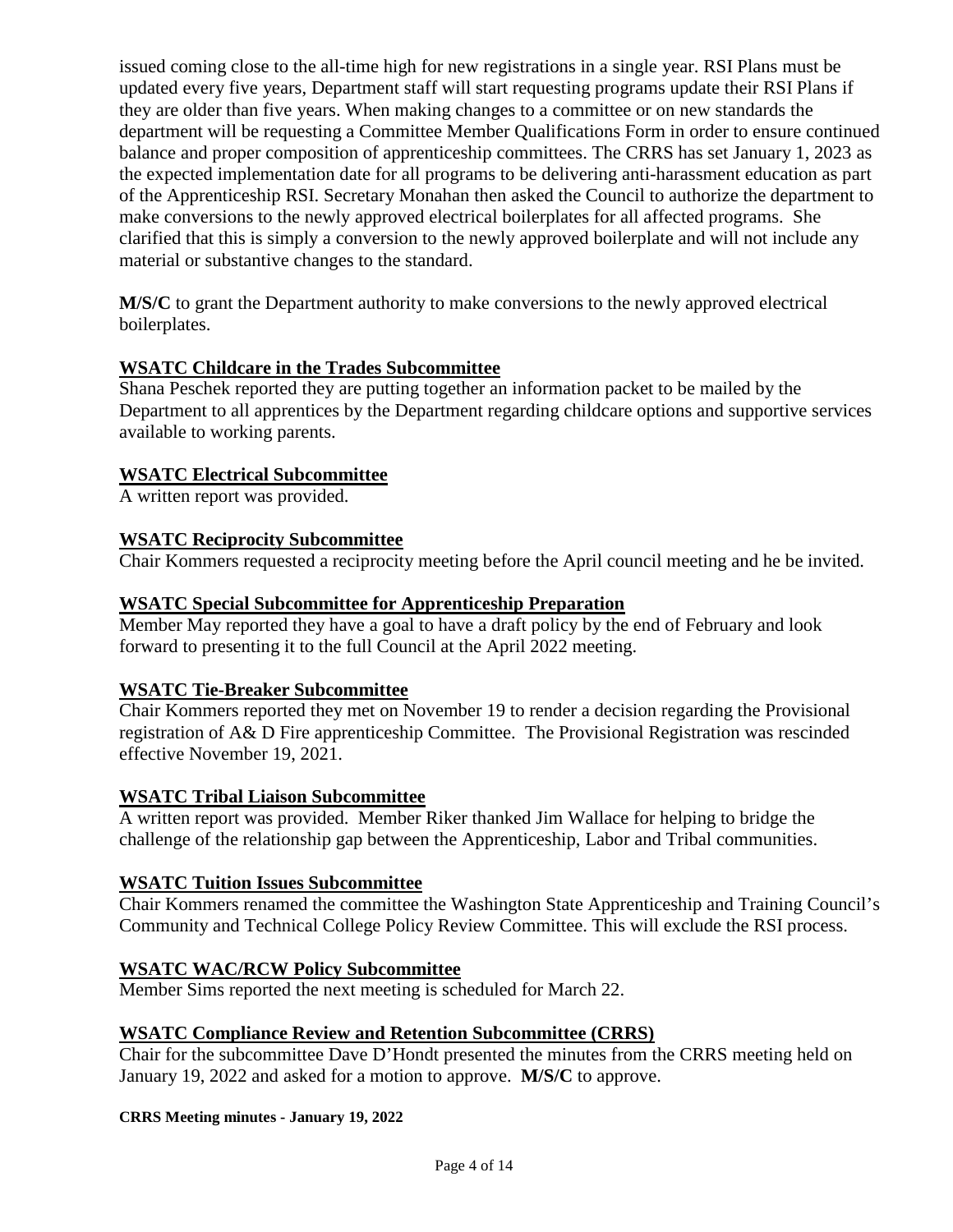#### **MEETING CALLED TO ORDER** @10:01a.m. by Chair D'Hondt

**ROLL CALL:** Present: Dave D'Hondt, Kenny Branson, Jeremy Clevenger, Jesse Cote, Karen Dove, Kenna May, Steve Harper. Absent: Mark Riker

#### **REPORTS:**

**Joint Retention and Recruitment Committee -** Jason Petrait gave his report.

**Compliance Specialist's Report -** Brittany Craighead provided her report. **M/S/C** to approve and attach to the minutes of this meeting. Washington Construction Teamsters Apprenticeship Committee Administrative Corrective Action Plan to be closed by the CRRS. **M/S/C** to approve.

#### **UNFINISHED BUSINESS:**

- 1. Ardagh Group Moldmaker Apprenticeship Committee
	- No action to be taken.
	- **M/S/C** to remove from Unfinished Business.
- 2. Ardagh Group/GMP In-Plant Maintenance Apprenticeship Committee
	- Program to be granted an extension of 60 days from today's date of 1/19/2022 to come into Administrative Compliance as verified by the department.
	- Program will re-appear at the April 2022 CRRS meeting to present a report addressing the concerns around the programs ability to provide RSI to their apprentices.
	- Failure of the program to meet the above requirement shall result in registration sanctions.
	- **M/S/C** to approve.

#### **ITEMS FROM THE DEPARTMENT:** NONE

#### **JANUARY 2022 CRRS AGENDA ITEMS:**

#### **NEW STANDARDS: (Permanent Registration)**

#### *Region 1b*

- 3. Adhara Apprenticeship Program
	- In compliance for administrative procedures for the Provisional year.
	- Recommend to rescind provisional status.
	- **M/S/C** to approve.

#### *Region 2b*

- 4. Washington State Controls Specialist Apprenticeship Committee Associate Controls Specialist
	- In compliance for administrative procedures for the Provisional year.
	- Recommend program to receive permanent registration.
	- **M/S/C** to approve.

#### *Region 4a*

- 5. Electrical Management Group of Washington
	- In compliance for administrative procedures for the Provisional year.
	- Recommend program to remain provisional through the first full training cycle.
	- **M/S/C** to approve.
- 6. DUX Apprenticeship & Fabrication Training
	- In compliance for administrative procedures for the Provisional year.
	- Recommend program to receive permanent registration.
	- **M/S/C** to approve.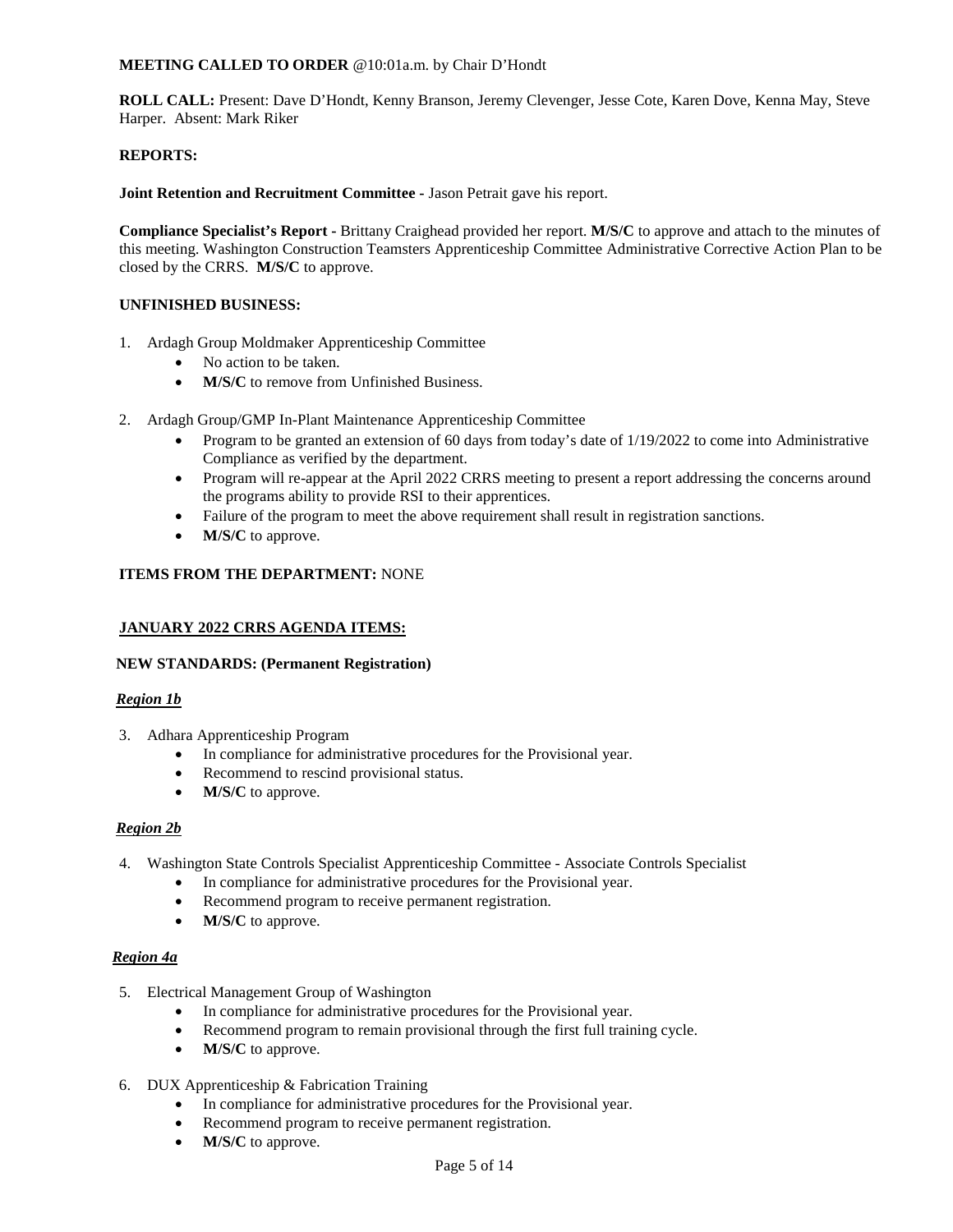#### **NEW BUSINESS:** NONE

#### **JANUARY 2022 ADMINISTRATIVE REVIEWS: NONE**

#### **DATE AND LOCATION OF NEXT MEETING:**

| April 20, 2022                                        | Zoom                 | Department of Labor & Industries                                                                         |
|-------------------------------------------------------|----------------------|----------------------------------------------------------------------------------------------------------|
| <b>FUTURE MEETING SITES:</b>                          |                      |                                                                                                          |
| July 20, 2022<br>October 19, 2022<br>January 18, 2023 | Zoom<br>Zoom<br>Zoom | Department of Labor & Industries<br>Department of Labor & Industries<br>Department of Labor & Industries |

**ADJOURNMENT** @ 10:42 a.m. by Chair D'Hondt.

#### **WSATC Members**

Chair Kommers closed the matter on the Plumbing hours in licensing issues and thanked Erik Sackstein for his research on the subject.

Chair Kommers called a break 11:00 a.m. The meeting reconvened at 11:15 a.m. Chair Kommers confirmed all members of the committee were present. He invited legislative members and their staff that want to learn more about the council to come and see us and participate in the meetings.

### **UNFINISHED BUSINESS:**

- **1. Construction Industry Training Council of Washington Mechanical Insulator (Request for New Standards Provisional Registration)**  Mechanical Insulator  $47-2132.00$  10,000 Hours No action taken.
- **2. Tradesmen Apprenticeship & Comprehensive Training ( Request for Revision of Standards)**  Section 1: Geographic Area Covered Section X: Administrative/Disciplinary Procedures No action taken.
- **3. Triple B Sprinkler Fitter Apprenticeship (Request for New Standards Provisional Registration)**

Sprinkler Fitter 47-2152.00 10,000 Hours M/S/C to decline to consider the Objection by UA Local Union 669 Road Local Sprinkler Fitters, as untimely. **M/S/C** to approve standards as amended.

#### **4. Washington Cement Masons Apprenticeship Committee (Request for Revision of Standards)**  Deleting Occupation:

| <b>Cement Mason</b>                            | 47-2051.01              | 5,400 Hours   |
|------------------------------------------------|-------------------------|---------------|
| (for those registered prior to April 21, 2011) |                         |               |
| <b>Amending Occupation Name:</b>               |                         |               |
| From: Cement Mason                             | To: Cement Mason AREA 1 |               |
| <b>Adding New Occupation:</b>                  |                         |               |
| Cement Mason Area 2                            | 47-2051.01              | $6,400$ Hours |
| Section I: Geographic Area                     |                         |               |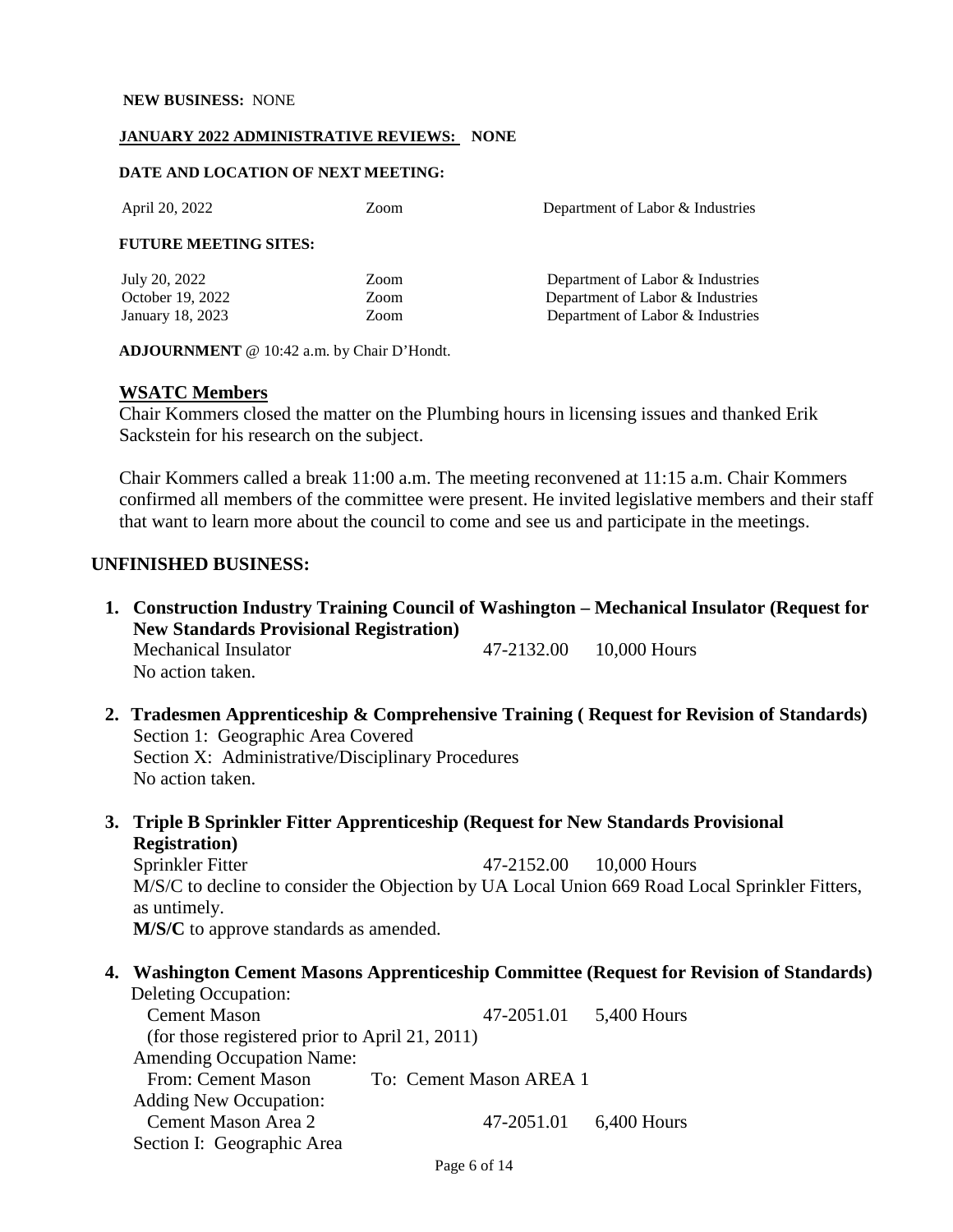Section II: Minimum qualifications Section III: Conduct of Program Under Washington Equal Employment Opportunity Plan Section IV: Term of Apprenticeship Section V: Initial Probationary Period Section VII: Apprentice Wages and Wage Progression Section VIII: Work Processes Section IX: Related/Supplemental Instruction Section X: Administrative/Disciplinary Procedures **M/S/C** to approve revised proposal based on mediation efforts by the Department and objections being withdrawn.

## **NEW BUSINESS:**

## **ITEMS FROM THE DEPARTMENT:**

**5. Apprentice Utilization Report**

Jim Kaltenbaugh announced he will be delaying reports by one quarter in order to allow for collection of more accurate and up to date data. Beginning in April he will present the October through December 2021 report.

- **6. Department of Labor & Industries Electrical Subcommittee Special Report** Tracey Prezeau reported there are approximately 23,000 electrical trainees, as of January 5 there are 3,022 active 01 Registered Apprentices.
- **7. Horn Rapids Solar, Storage and Training Facility Project M/S/C** to deny request.

Chair Kommers called a lunch break at 12:04 to 1:00 p.m.

**ROLL CALL**: **Present:** Mark Riker, Ed Kommers, Brett Wideman, Dave D'Hondt, April Sims, Shelley Wilson, Kenna May

## **APPRENTICESHIP PREPARATION PROGRAM RECOGNITION:**

- **8. Edmonds College Construction Trades Pre-Apprenticeship Program M/S/C** to recognize.
- **9. NewTech Energy and Power Pre-Apprenticeship Program M/S/C** to recognize.
- **10. Sno-Isle TECH Skills Center Aerospace Apprenticeship Preparation Program M/S/C** to recognize.

**APPRENTICESHIP PREPARATION PROGRAM CONTINUED RECOGNITION: M/S/C** to continue recognition for 11 to 18.

- **11. Finishing Trades Institute Northwest Painters and Allied Trades Veterans Program**
- **12. Manufacturing Academy**
- **13. Pierce County Skills Center (PCSC) Construction Trades Program**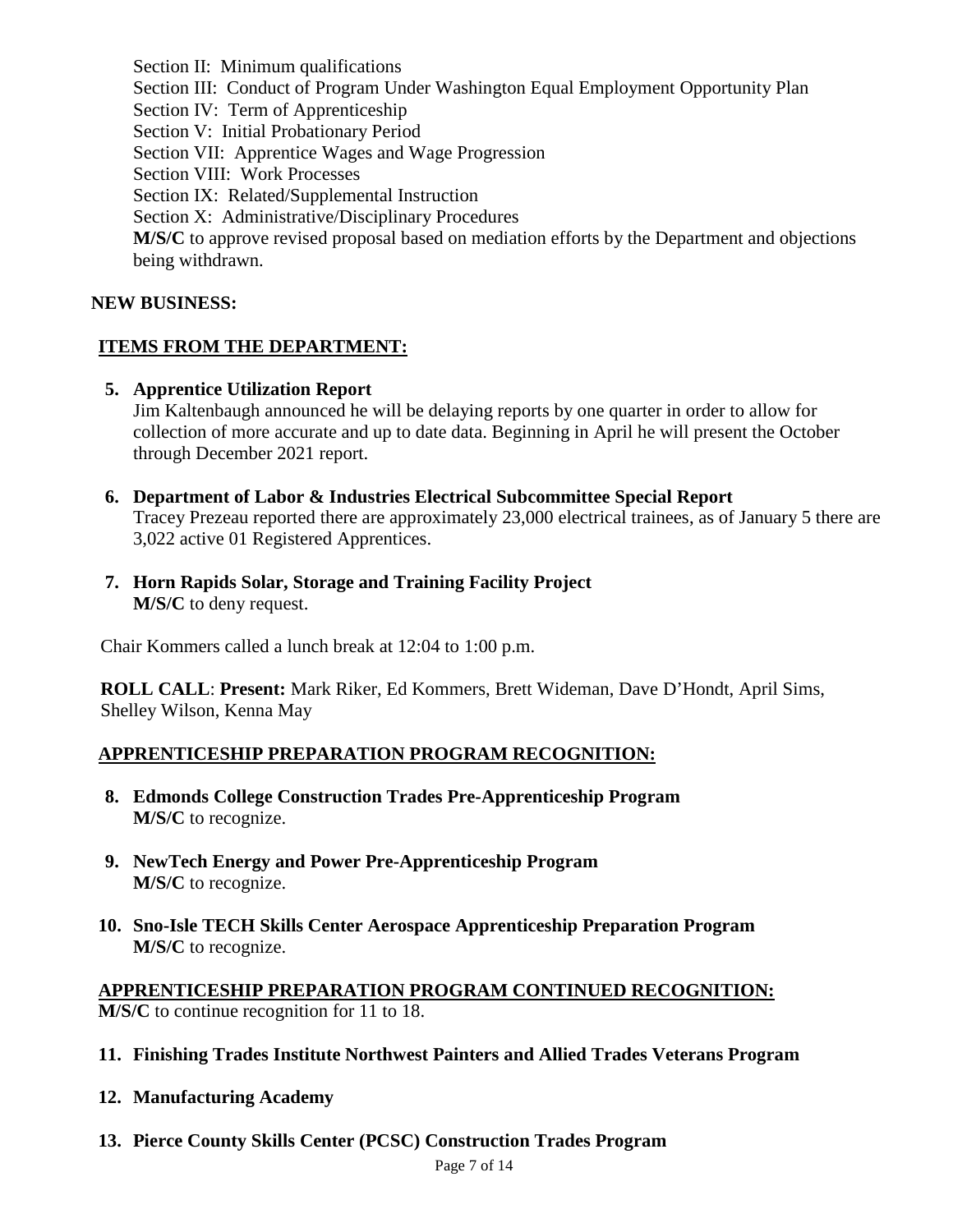- **14. Pre-Apprenticeship Construction Training Program**
- **15. Tri-Cities Apprentice Preparation Program**
- **16. Yakima Valley Technical Skills Center Apprenticeship Preparation Program**
- **17. YouthBuild Seattle**
- **18. YouthBuild Spokane**

## **NEW STANDARDS: (Provisional Registration)**

## *Region 4a*

| 19. Chehalis Barber and Company Apprenticeship |            |               |  |
|------------------------------------------------|------------|---------------|--|
| <b>Barber</b>                                  | 39-5011.00 | $2,000$ Hours |  |
| Cosmetologist                                  | 39-5012.00 | $3,000$ Hours |  |
| $M/S/C$ to approve.                            |            |               |  |

## **NEW STANDARDS: (Permanent Registration)**

## *Region 1b*

| 20. Adhara Apprenticeship Program    |            |               |
|--------------------------------------|------------|---------------|
| Cosmetologist                        | 39-5012.00 | $3,000$ Hours |
| Esthetician                          | 39-5094.00 | $2,000$ Hours |
| Manicurist                           | 39-5092.00 | $2,000$ Hours |
| M/S/C to rescind provisional status. |            |               |

## *Region 2b*

**21. Washington State Controls Specialist Apprenticeship Committee – Associate Controls Specialist** Associate Controls Specialist 49-2094.00 8,000 Hours

**M/S/C** to approve.

## *Region 4a*

**22. Electrical Management Group of Washington**  Inside Electrician 47-2111.00 8,000 Hours **M/S/C** that the program to remain provisional through the next full training cycle."

| 23. DUX Apprenticeship & Fabrication Training |            |             |  |
|-----------------------------------------------|------------|-------------|--|
| <b>Sheet Metal Fabricator</b>                 | 47-2211.00 | 9,000 Hours |  |
| $M/S/C$ to approve.                           |            |             |  |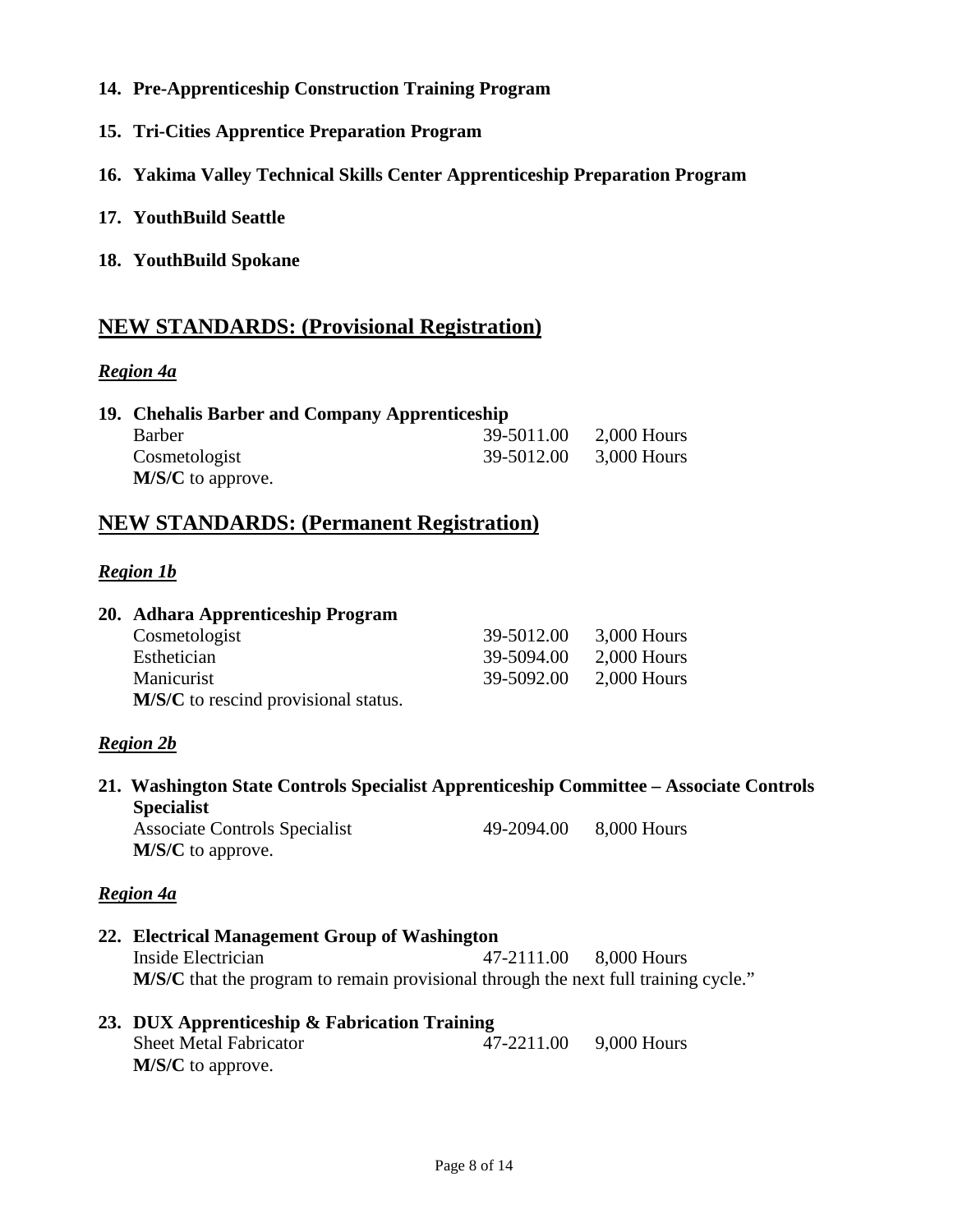## **REVISED STANDARDS:**

## *Region 2a*

| 24. Boilermakers Local 104 & Puget Sound Employers Apprenticeship Committee<br><b>Amending Introductory Statement</b><br>Section I: Geographic Area Covered<br>Section II: Minimum Qualifications<br>Section III: Conduct of Program Under Washington Equal Employment Opportunity Plan<br>Section XI: Sponsor – Responsibilities and Governing Structure<br>M/S/C to approve.                                                                                                                                                                                                                                                                                                                                                                                              |
|-----------------------------------------------------------------------------------------------------------------------------------------------------------------------------------------------------------------------------------------------------------------------------------------------------------------------------------------------------------------------------------------------------------------------------------------------------------------------------------------------------------------------------------------------------------------------------------------------------------------------------------------------------------------------------------------------------------------------------------------------------------------------------|
| 25. City of Seattle, Washington Apprenticeship Committee<br><b>Section VIII: Work Processes</b><br>Section IX: Related/Supplemental Instruction<br>Section XII: Subcommittee<br>M/S/C to approve.                                                                                                                                                                                                                                                                                                                                                                                                                                                                                                                                                                           |
| 26. Northwest Machinists Apprenticeship Committee<br><b>Adding New Occupation:</b><br>Machinist<br>54-4041.00 8,000 Hours<br><b>Amending Introductory Statement</b><br>Section I: Geographic Area<br>Section II: Minimum Qualifications<br>Section III: Conduct of Program Under Washington Equal Opportunity Plan<br>Section IV: Term of Apprenticeship<br>Section VI: Ratio of Apprentices to Journey Level Workers (Variance Request)<br>Section VII: Apprentice Wages and Wage Progression<br><b>Section VIII: Work Processes</b><br>Section IX: Related/Supplemental Instruction<br>Section X: Administrative/Disciplinary Procedures<br>Section XI: Sponsor – Responsibilities and Governing Structure<br>M/S/C approve as amended - Section VI withdrawn by Sponsor. |
| 27. Puget Sound Electrical Joint Apprenticeship and Training Committee<br>Section X: Administrative/Disciplinary Procedures<br>Section XI: Sponsor – Responsibilities and Governing Structure<br>Section XII: Subcommittee<br>M/S/C to approve.                                                                                                                                                                                                                                                                                                                                                                                                                                                                                                                             |
| <b>Region 2b</b>                                                                                                                                                                                                                                                                                                                                                                                                                                                                                                                                                                                                                                                                                                                                                            |
| 28. King County Metro Transit Joint Apprenticeship Committee<br><b>Adding New Occupation:</b><br><b>Maintenance Painter</b><br>47-2141.00<br>$6,000$ Hours<br><b>Amending Introductory Statement</b><br>Section IV: Term of Apprenticeship                                                                                                                                                                                                                                                                                                                                                                                                                                                                                                                                  |

Section VI: Ratio of Apprentices to Journey Level Workers

Section VII: Apprentice Wages and Wage Progression

Section VIII: Work Processes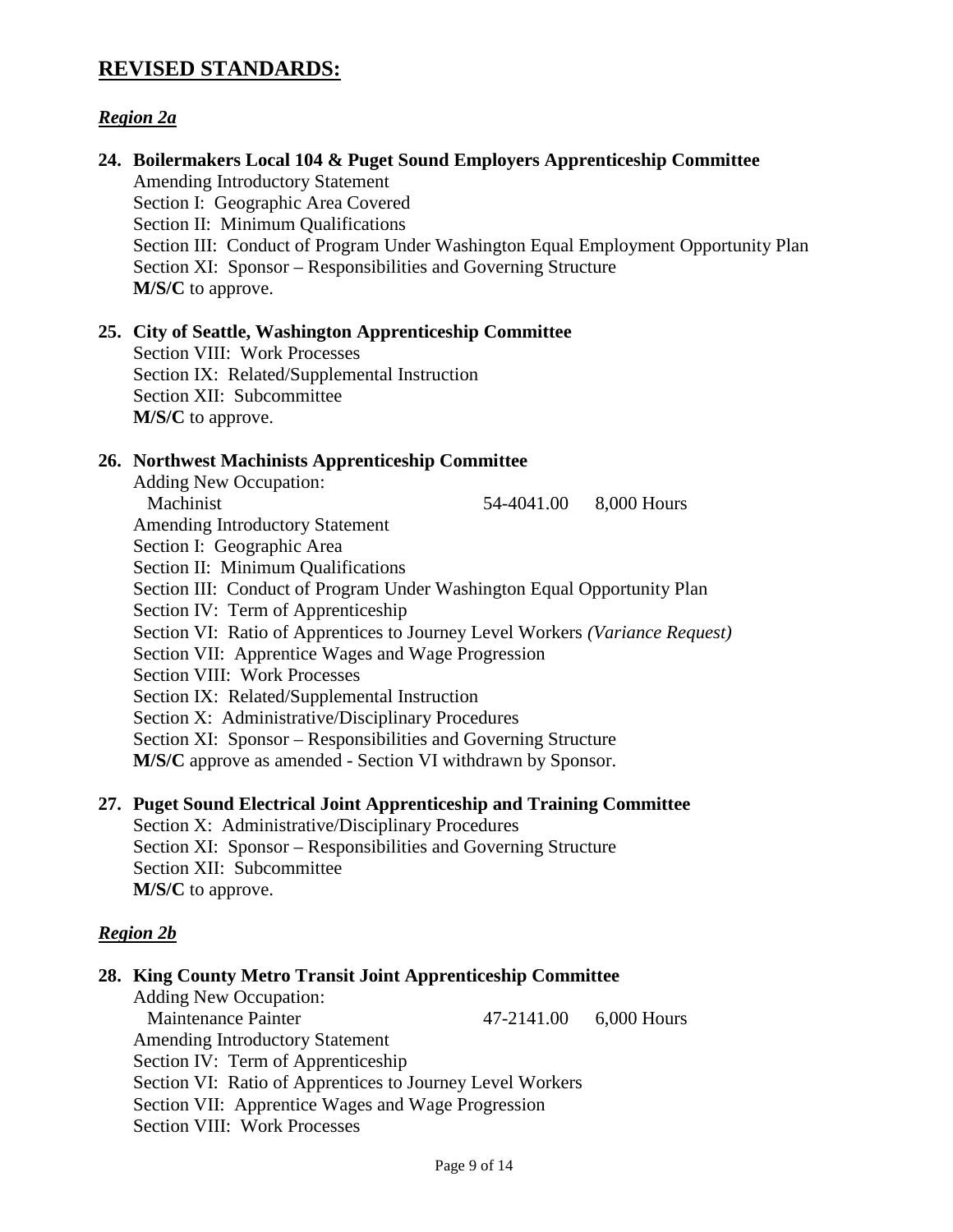Section IX: Related/Supplemental Instruction Section X: Administrative/Disciplinary Procedures Section XI: Sponsor – Responsibilities and Governing Structure Section XII: Subcommittee **M/S/C** to approve.

## **29. Western Washington Operating Engineers Facilities Custodial Services Apprenticeship Committee**

Amending Introductory Statement Section II: Minimum Qualifications Section III: Conduct of Program Under Washington Equal Employment Opportunity Plan Section X: Administrative/Disciplinary Procedures Section XI: Sponsor – Responsibilities and Governing Structure **M/S/C** to approve.

## *Region 3b*

## **30. Health Care Apprenticeship Consortium Program Standards**

| <b>Adding New Occupations:</b>                                                                |            |               |
|-----------------------------------------------------------------------------------------------|------------|---------------|
| <b>Behavioral Health Technician</b>                                                           | 21-1094.00 | $2,000$ Hours |
| Peer Counselor                                                                                | 21-1019.00 | $2,000$ Hours |
| <b>Substance Use Disorder Professional</b>                                                    | 21-1011.00 | $4,000$ Hours |
| Section II: Minimum Qualifications                                                            |            |               |
| Section IV: Term of Apprenticeship                                                            |            |               |
| Section V: Initial Probationary Period                                                        |            |               |
| Section VI: Ratio of Apprentices to Journey Level Workers (Variance Request)                  |            |               |
| Section VII: Apprentice Wages and Wage Progression                                            |            |               |
| Section VIII: Work Processes                                                                  |            |               |
| Section IX: Related/Supplemental Instruction                                                  |            |               |
| M/S/C to approve with a 2-year variance. Program to return at the January 2024 meeting with a |            |               |
| report to council on implementation of the ratio of the variance.                             |            |               |
|                                                                                               |            |               |

Chair Kommers called a break at 1:57 p.m. The meeting reconvened at 2:10 p.m. and Chair Kommers confirmed all members of the Council were present.

## *Region 4a*

## **31. Northwest Line Construction Industry JATC**

Section II: Minimum Qualifications Section III: Conduct of Program Under Washington Equal Employment Opportunity Plan Section V: Initial Probationary Period Section VI: Ratio of Apprentices to Journey Level Workers Section VII: Apprentice Wages and Wage Progression Section XI: Sponsor – Responsibilities and Governing Structure Section XIII: Training Director/Coordinator **M/S/C** to approve.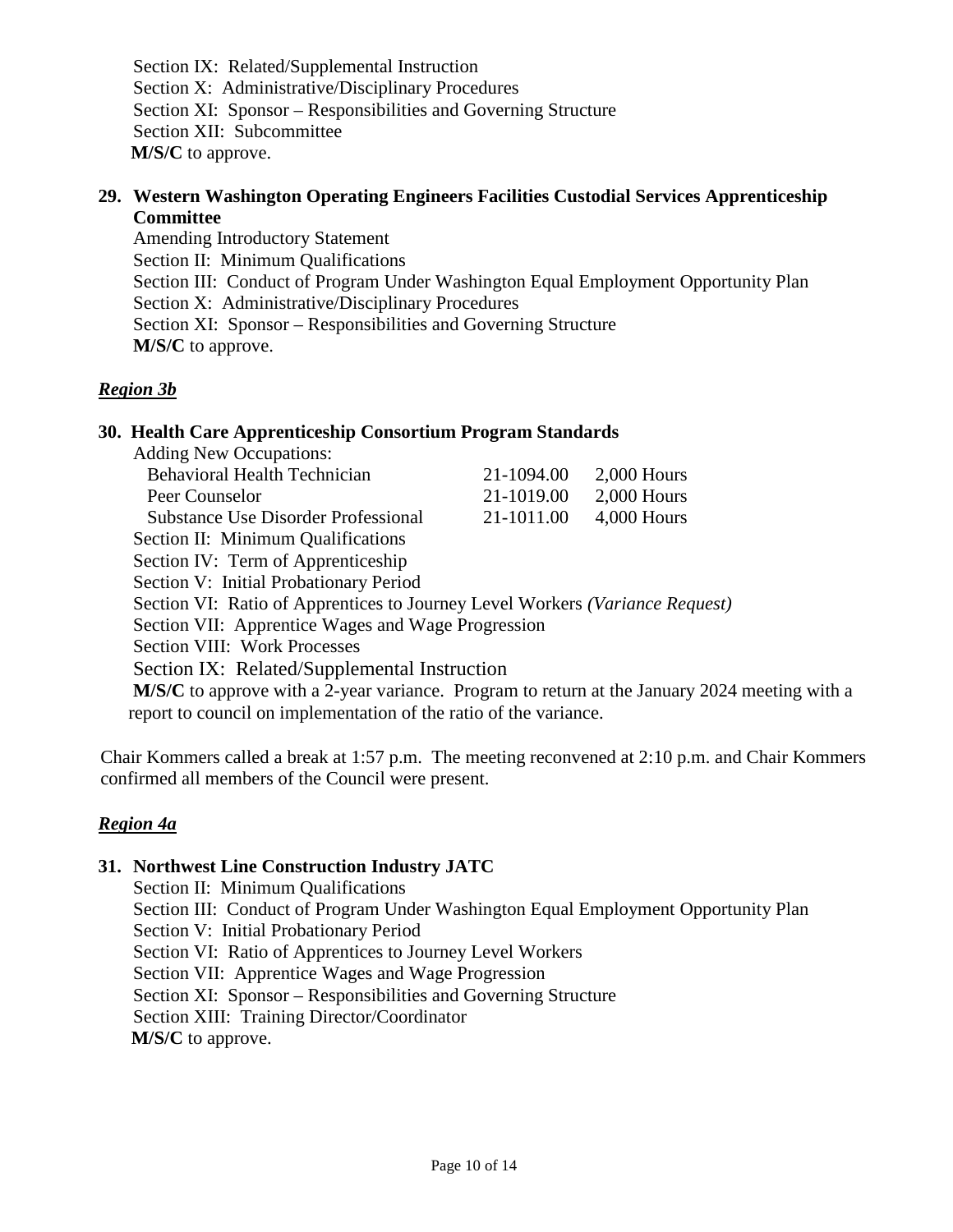## **32. Power Line Clearance and Tree Trimmers Apprenticeship Committee**

Section II: Minimum Qualifications Section III: Conduct of Program Under Washington Equal Employment Opportunity Plan **M/S/C** to approve.

## *Region 6a*

## **33. Johnson Controls Fire Protection Apprenticeship Committee** Section VI: Ratio of Apprentices to Journey Level Workers *(Variance Request)* **M/S/C** to table the request until the next meeting.

## **34. PCA Wallula Apprenticeship Program**

Section X: Administrative/Disciplinary Procedures Section XI: Sponsor – Responsibilities and Governing Structure **M/S/C** to approve.

## **35. Youth Culinary Apprenticeship Program**

Amending Introductory Statement Section II: Minimum Qualifications Section III: Conduct of Program Under Washington Equal Employment Opportunity Plan Section VII: Apprentice Wages and Wage Progression Section VIII: Work Processes Section IX: Related/Supplemental Instruction Section X: Administrative/Disciplinary Procedures **M/S/C** to approve.

## *Region 6b*

## **36. Inland Empire Electrical Training Trust**

Amending Occupation Code: Low Energy/Sound & Communication (Limited Energy Electrician (06)) From SOC: 49-2022.00 to SOC: 49-2022.03

Section II: Minimum Qualifications

Section III: Conduct of Program Under Washington Equal Employment Opportunity Plan

Section IX: Related/Supplemental Instruction

Section XI: Sponsor – Responsibilities and Governing Structure

Section XIII: Training Director/Coordinator

**M/S/C** to approve.

## **37. LU 112 – NECA Electrical Apprenticeship Committee**

Section III: Conduct of Program Under Washington Equal Employment Opportunity Plan Section X: Administrative/Disciplinary Procedures **M/S/C** to approve.

## **CONSENT ITEMS**

**NONE**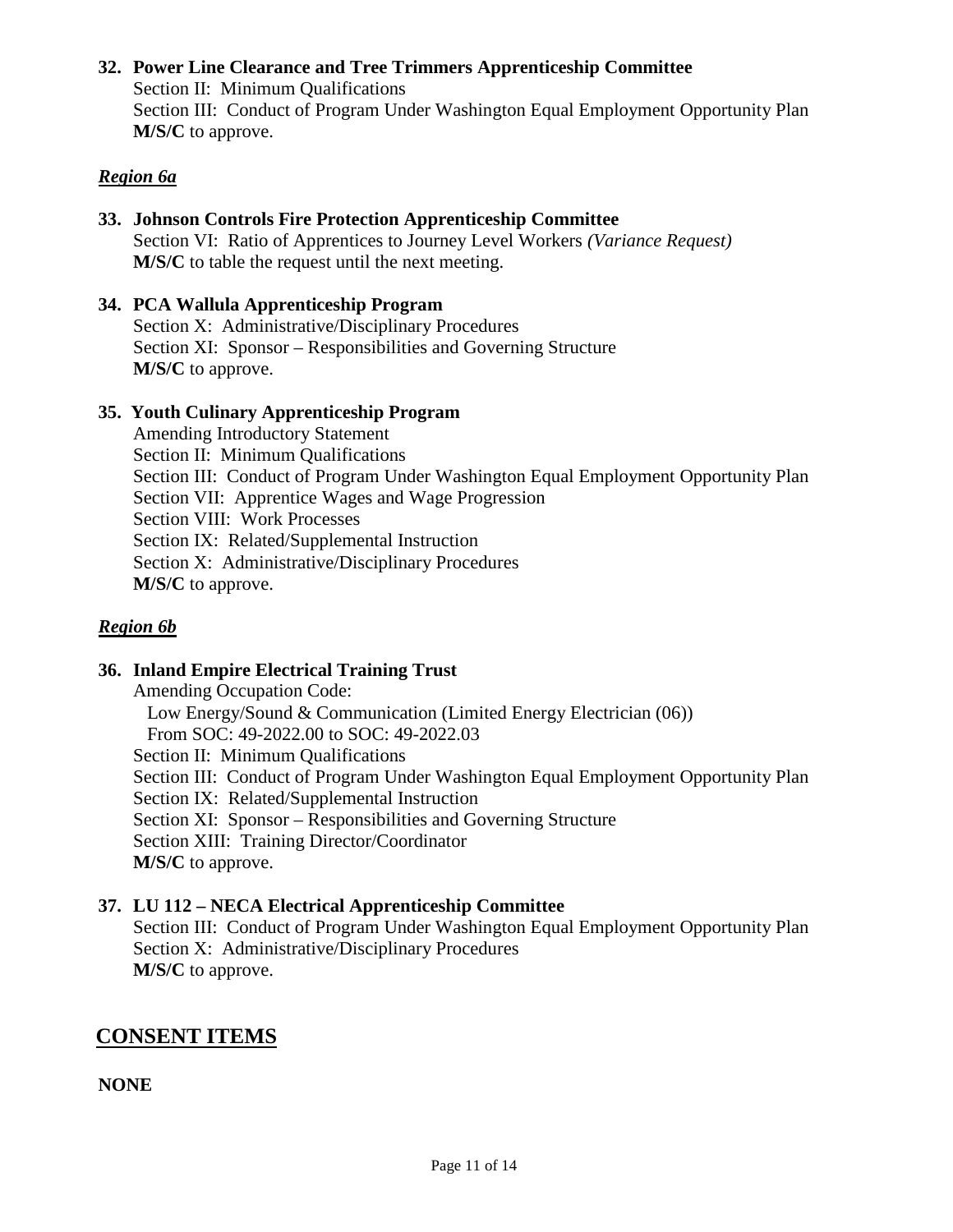## **CANCELLATION OF APPRENTICESHIP STANDARDS**

## *Region 1a*

**38. Hampton Lumber Mills Washington Operations – Darrington** *(Sponsor Request)*  Industrial Maintenance Millwright 49-9044.00 8,000 Hours **M/S/C** to cancel.

## **OJT PROGRAM REVIEW**

**NONE**

## **RECIPROCAL RECOGNITION REQUESTS**

**NONE**

## **ADMINISTRATIVELY APPROVED REVISIONS:**

**M/S/C** to approve 39 to 60.

- **39. Certified Safety Specialist Apprenticeship Program** Section XI: Sponsor - Responsibilities and Governing Structure Section XIII: Training Director/Coordinator
- **40. Chelan County Public Utility District No. 1 Apprenticeship Committee** Section XI: Sponsor – Responsibilities and Governing Structure
- **41. Construction Industry Training Council of Washington Construction Equipment Operator** Section XI: Sponsor – Responsibilities and Governing Structure
- **42. Construction Industry Training Council of Washington Painter-Decorator**  Section XI: Sponsor – Responsibilities and Governing Structure Section XIII: Training Director/Coordinator
- **43. Construction Industry Training Council of Washington Scaffold Erector** Section XI: Sponsor – Responsibilities and Governing Structure Section XIII: Training Director/Coordinator
- **44. Eastern Washington and Northern Idaho Painters and Allied Trades Apprenticeship Committee** Section XI: Sponsor – Responsibilities and Governing Structure
- **45. Electrical Management Group of Washington**  Section XI: Sponsor – Responsibilities and Governing Structure
- **46. Frontier Apprenticeship & Training** Section XI: Sponsor - Responsibilities and Governing Structure Section XIII: Training Director/Coordinator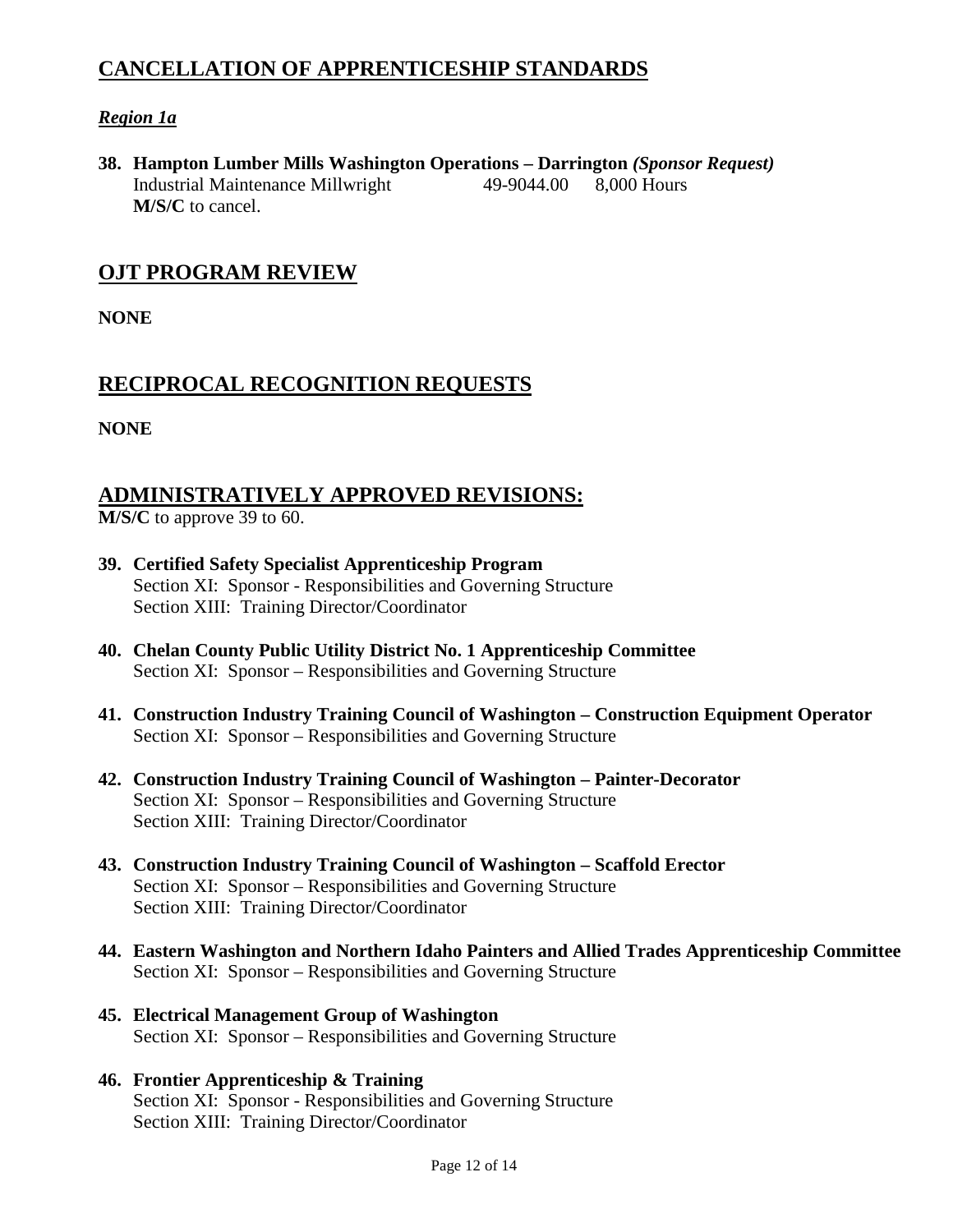- **47. Glaziers, Architectural Metal and Glassworkers Apprenticeship Committee** Section XI: Sponsor – Responsibilities and Governing Structure Section XIII: Training Director/Coordinator
- **48. Great Rivers Behavioral Health Organization Apprenticeship** Section XI: Sponsor – Responsibilities and Governing Structure
- **49. Greater Western Washington Pipe Trades Apprenticeship** Section III: Conduct of Program Under Washington Equal Employment Opportunity Plan
- **50. Inland Empire Fire Protection Apprenticeship Committee** Section XI: Sponsor – Responsibilities and Governing Structure
- **51. King County Metro Transit Joint Apprenticeship Committee** Section XI: Sponsor – Responsibilities and Governing Structure Section XII: Subcommittee
- **52. Pierce County Roofers Apprenticeship Committee** Section XI: Sponsor – Responsibilities and Governing Structure
- **53. PUD #1 of Wahkiakum County Apprenticeship** Section XI: Sponsor – Responsibilities and Governing Structure
- **54. Public Utility District No. 1 of Benton County, IBEW #77 Apprenticeship Committee** Section XI: Sponsor – Responsibilities and Governing Structure
- **55. Snohomish County P.U.D. Number 1 Apprenticeship Committee** Section VII: Apprentice Wages and Wage Progression
- **56. Washington Association For Community Health**  Section XI: Sponsor – Responsibilities and Governing Structure Section XIII: Training Director/Coordinator
- **57. Washington Plasterers Apprenticeship** Section III: Conduct of Program Under Washington Equal Employment Opportunity Plan Section IX: Related/Supplemental Instruction Section XI: Sponsor – Responsibilities and Governing Structure Section XIII: Training Director/Coordinator

## **58. Western Washington Drywall Apprenticeship** Section IX: Related/Supplemental Instruction Section XI: Sponsor – Responsibilities and Governing Structure Section XIII: Training Director/Coordinator

**59. Western Washington Painting Apprenticeship** Section IX: Related/Supplemental Instruction Section XI: Sponsor – Responsibilities and Governing Structure

#### **60. Weyerhaeuser Company Apprenticeship Committee** Section XI: Sponsor – Responsibilities and Governing Structure